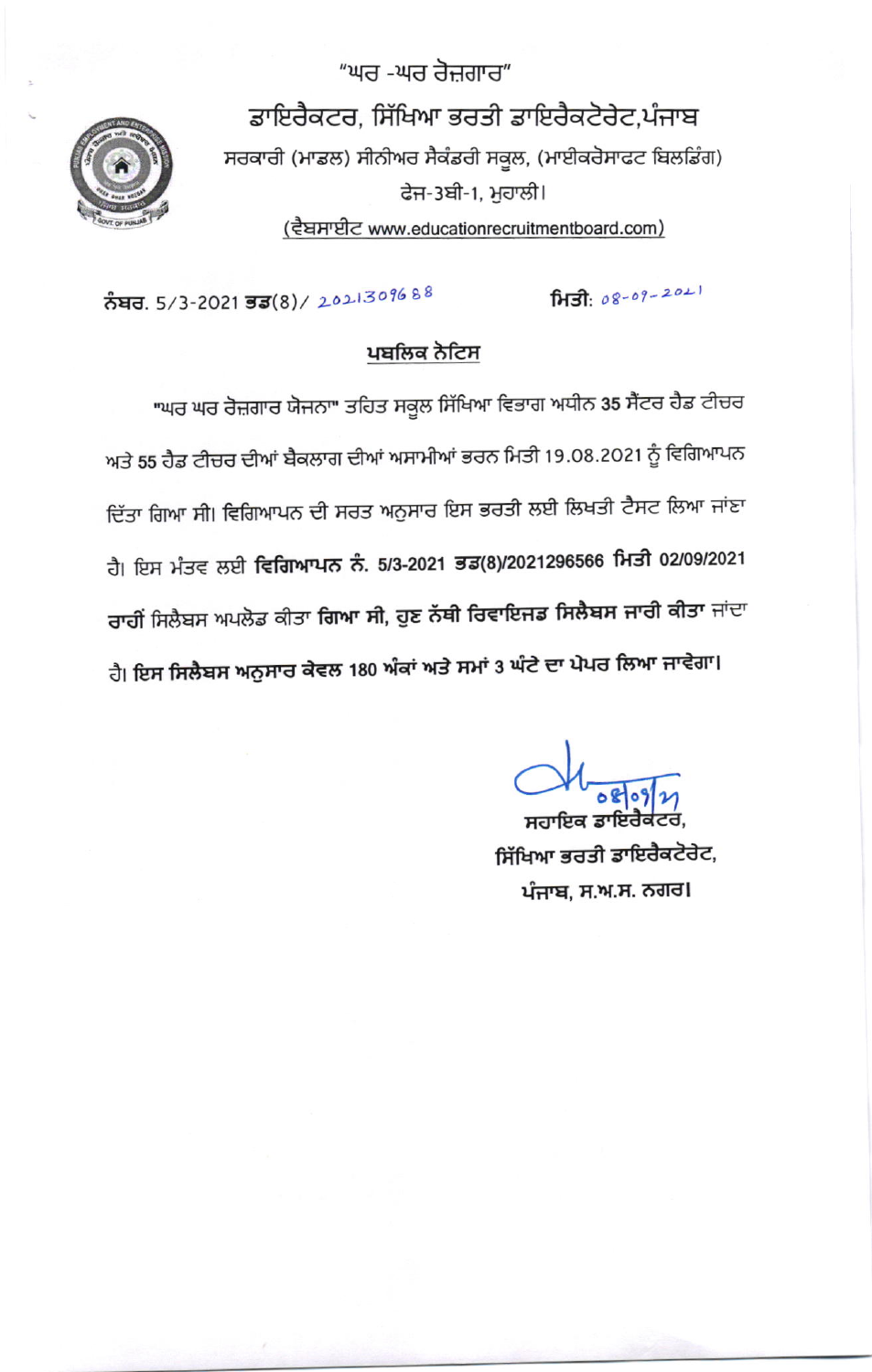## Syllabus for the Recruitment of CHT/HT-2021

Paper (M.M. 180)

t

Duration: 3 Hours

| PART-A<br><b>PEDAGOGY</b> | (i)                                                          | <b>Introduction to Child Psychology: Growth and</b><br>Development(Physical, Social and Emotional |
|---------------------------|--------------------------------------------------------------|---------------------------------------------------------------------------------------------------|
|                           |                                                              | development)                                                                                      |
| $(25$ Marks)              | (ii)                                                         | Concept of Intelligence, Emotional Intelligence                                                   |
|                           | (iii)                                                        | <b>Education and Curriculum: Learners and their</b>                                               |
|                           |                                                              | context, Learner and Teaching, Knowledge and                                                      |
|                           |                                                              | Curriculum, Knowledge and Methods of Enquiry,                                                     |
|                           |                                                              | Pedagogic practices and the process of Learning ICT                                               |
|                           |                                                              | in Education, Classroom Management                                                                |
|                           | (iv)                                                         | Diversity, Gender and Inclusive Education:                                                        |
|                           |                                                              | Inclusive Education, Children with Special Needs,                                                 |
|                           |                                                              | Rights of Persons with Disabilities Act (RPWD)-2016                                               |
|                           |                                                              | in brief, Gender, School and Society                                                              |
|                           | (v)                                                          | <b>Learning Outcomes based Continuous and</b>                                                     |
|                           |                                                              | <b>Comprehensive Evaluation</b>                                                                   |
|                           |                                                              |                                                                                                   |
| <b>PART-B</b>             | Important Days, Indian History, Indian National Movement,    |                                                                                                   |
| <b>GENERAL</b>            | Books and Authors, Awards and Honours, Tourism, Festivals,   |                                                                                                   |
| <b>KNOWLEDGE AND</b>      | Swachh Bharat, Pulse Polio Programme, Women Safety,          |                                                                                                   |
| <b>CURRENT AFFAIRS</b>    | POCSO                                                        |                                                                                                   |
| $(25$ Marks)              | Current Affairs: National & International, Indian Economy,   |                                                                                                   |
|                           | States and State Capitals of India, National & International |                                                                                                   |
|                           | Organizations, Science Inventions & Discoveries, Science &   |                                                                                                   |
|                           |                                                              | Technology, Sports, Abbreviations, Countries & Capitals                                           |
|                           |                                                              |                                                                                                   |

 $\mathbf 1$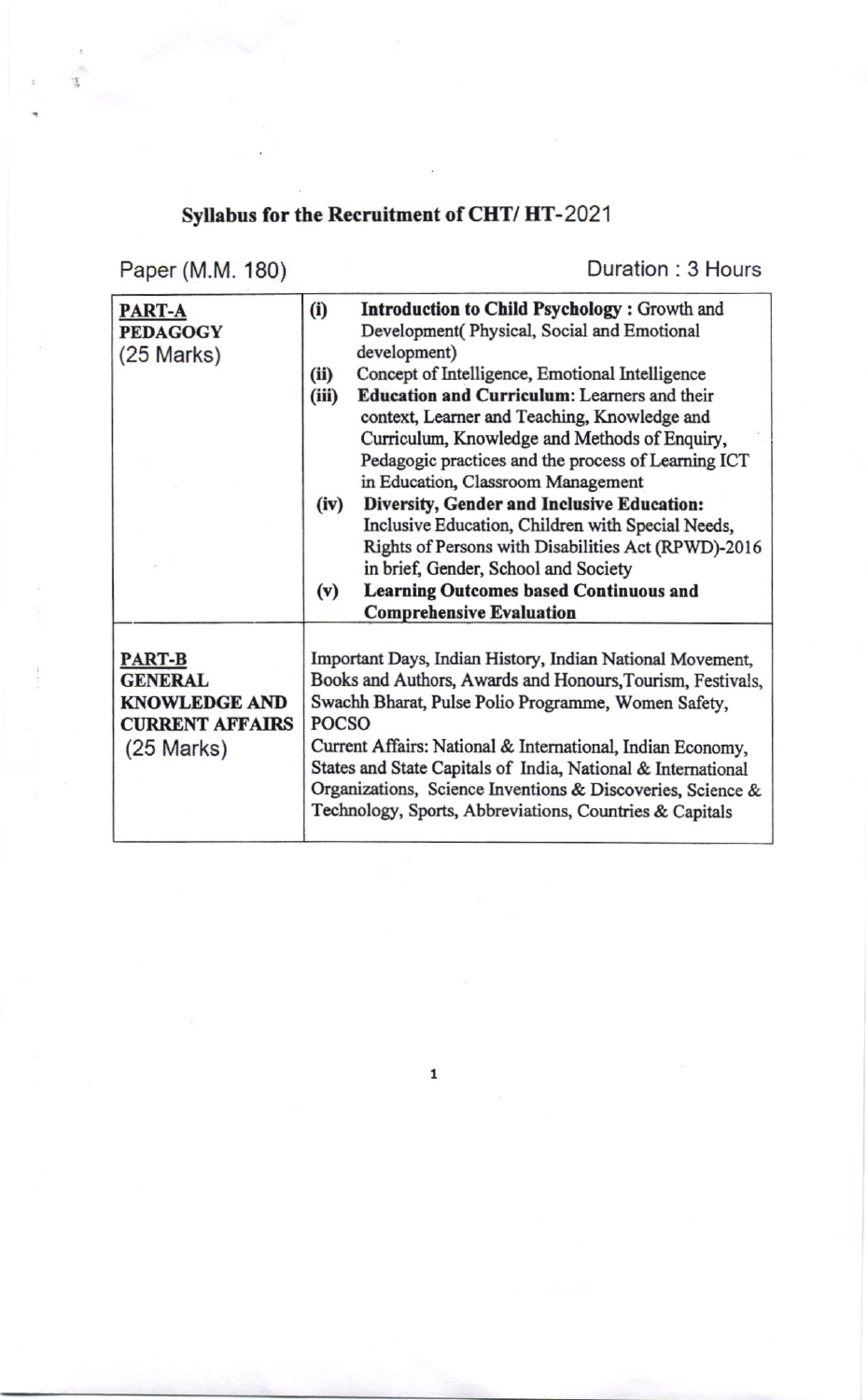| <b>GENERAL</b><br><b>ENGLISH</b><br>$(20$ marks) | 1. Comprehension of an Unseen Passage<br>2. Grammar : Use of Articles, Prepositions, Determiners,<br>3. Vocabulary: One word Substitution, Antonyms, | Conjunctions and Modals, Error Correction,<br>Use of Tenses, Voice and Narration,<br>Transformation of Sentences and Clauses.                                                                                                                        |  |  |
|--------------------------------------------------|------------------------------------------------------------------------------------------------------------------------------------------------------|------------------------------------------------------------------------------------------------------------------------------------------------------------------------------------------------------------------------------------------------------|--|--|
| <b>PUNJABI</b><br>$(20$ marks)                   | 4. ਵਿਸ਼ਰਾਮ ਚਿੰਨ੍ਹ<br>5. ਅਣਡਿੱਠਾ ਪੈਰ੍ਹਾ                                                                                                               | Synonyms, Idioms & Phrases.<br>1. ਪਹਿਲੀ ਸ਼੍ਰੇਣੀ ਤੋਂ ਬਾਰ੍ਹਵੀਂ ਤੱਕ ਦੀਆਂ ਪਾਠ–ਪੁਸਤਕਾਂ<br>2. ਪੰਜਾਬੀ ਭਾਸ਼ਾ ਅਤੇ ਉਪ-ਬੋਲੀਆਂ<br>3.ਵਿਆਕਰਨ: ਧੁਨੀ ਬੋਧ, ਸ਼ਬਦ ਬੋਧ, ਵਾਕ ਬੋਧ (ਸੈਕੰਡਰੀ ਪੱਧਰ)<br>6. ਪੰਜਾਬੀ ਸਾਹਿਤ (ਸੈਕੰਡਰੀ ਪੱਧਰ)                                         |  |  |
| <b>HINDI</b><br>$(10$ marks)                     | 1. भाषा-लिपि<br>2. वर्ण विचार<br>5. वाक्य शुद्धि,<br>6. महावरे-लोकोक्तियां                                                                           | 3. शब्द विचार: विकारी शब्द (संज्ञा, सर्वनाम, विशेषण और<br>क्रिया ), अविकारी शब्द (क्रिया विशेषण,<br>संबंधबोधक, योजक और विस्मयादिबोधक )<br>4. पर्यायवाची शब्द, तत्सम-तद्भव, उपसर्ग-प्रत्यय, अनेक शब्दों<br>के लिए एक शब्द, अनेकार्थक शब्द, विलोम शब्द |  |  |
| <b>COMPUTER</b><br><b>KNOWLEDGE</b><br>20 Marks  | 1. Computer Basics<br>3. The Hardware of Computer<br>5. Internet<br>7. MS Word<br>9. Using Paint Brush                                               | 2. Operating Systems<br>4. MS-DOS<br>6. MS Power point<br>8. MS Excel                                                                                                                                                                                |  |  |

 $\mathbf 2$